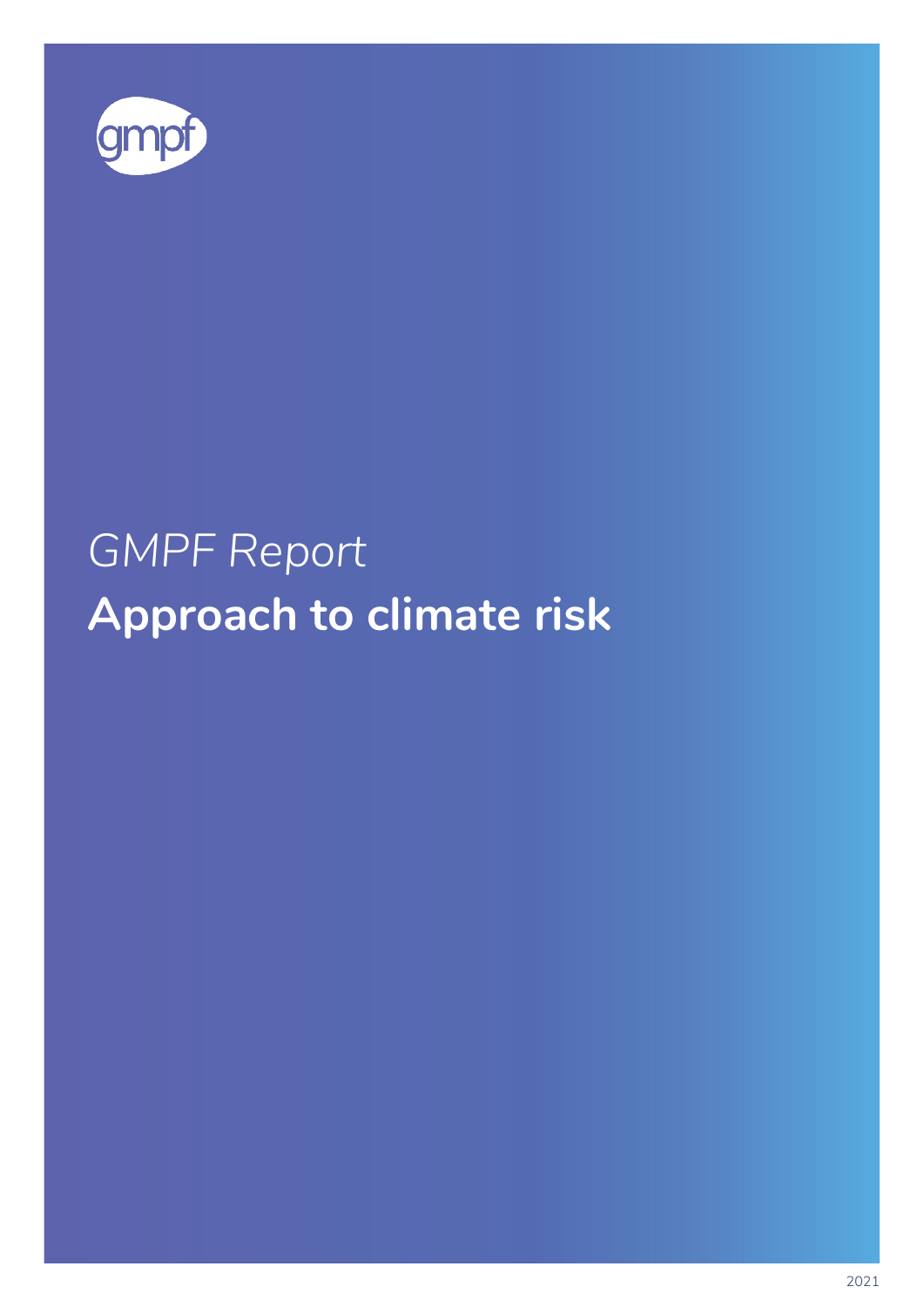

## *Annual Report 2021*  **Approach to Climate Risk**



## **GOVERNANCE**

#### **Recommended disclosure (a)**

Describe the Board's oversight of climaterelated risks and opportunities.

The Pension Fund Management Panel (the Panel) is responsible for managing climaterelated issues as part of its remit of having responsibility for GMPF's investment strategy. The Investment Monitoring and ESG (Environmental, social and governance) Working Group, a specialist subcommittee of the Panel, also considers issues relating to climate change. The Panel and Working Group consider climate change issues across GMPF and specifically in areas such as strategic asset allocation, investment strategy and risk management with the aim of minimising adverse financial impacts and maximising the opportunities for long term economic returns on our assets.

GMPF has committed to undertake annual carbon footprints of GMPF's applicable assets. The results of these are reported to the Panel.

## **Recommended disclosure (b)**

Describe management's role in assessing and managing climaterelated risks and opportunities.

Day to day management of GMPF's climate change strategy is delegated to the external Fund Managers, who operate under GMPF's policies on ESG. An annual carbon footprinting exercise is used to assess both the risks from climate change, but also areas of opportunity. GMPF employs a specialist advisor, PIRC, to instruct its voting activity on active equity holdings, including on areas such as climate change. GMPF also incorporates Voting Alerts from the Local Authority Pension Fund Forum on climate change within its policy. The Panel are ultimately responsible for these relationships.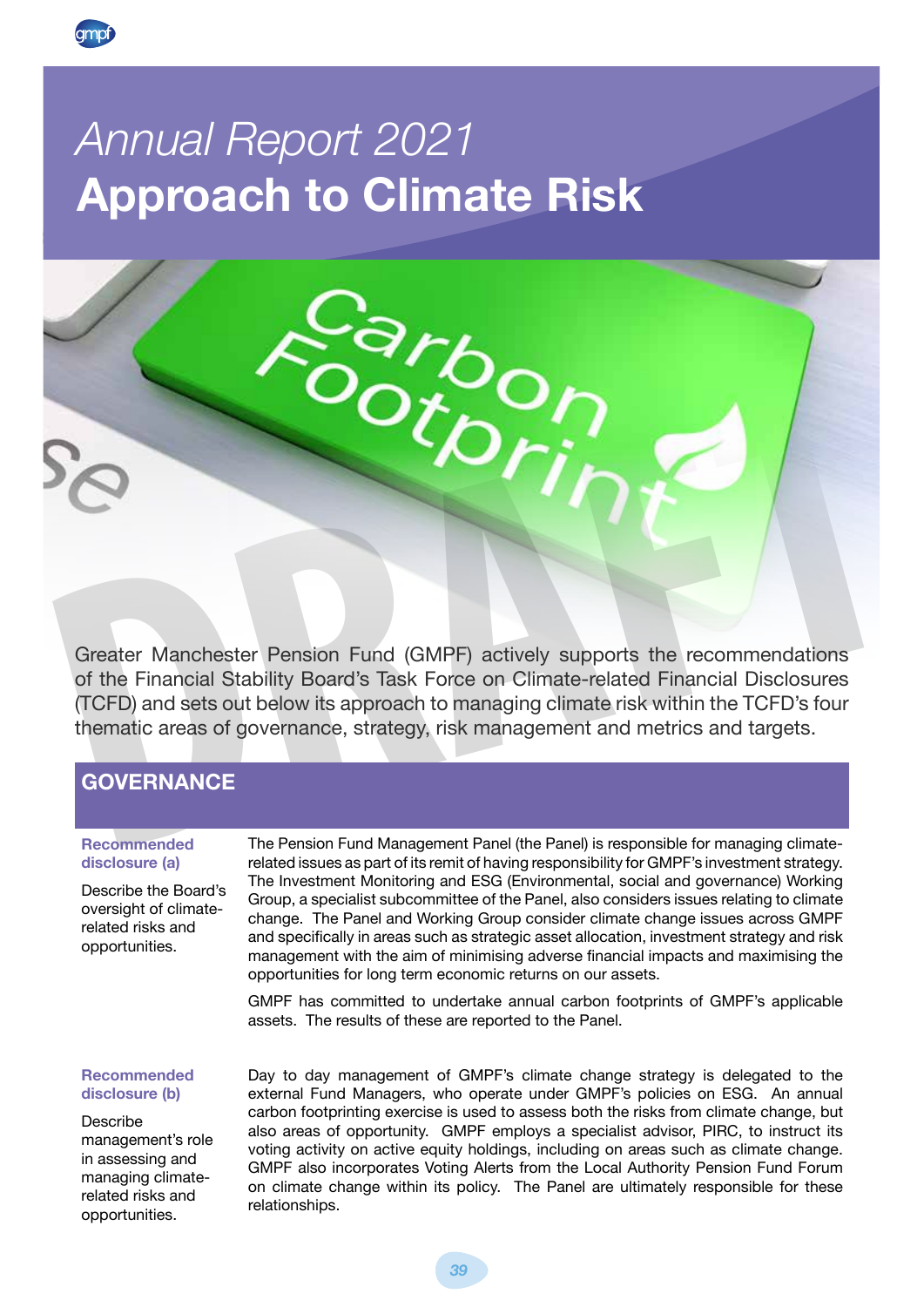## **STRATEGY**

## **Recommended disclosure a)**

Describe the climate-related risks and opportunities the organisation has identified over the short, medium, and long term.

## **Recommended disclosure b)**

Describe the impact of climaterelated risks and opportunities on the organisation's businesses, strategy, and financial planning.

GMPF considers climate-related issues across multiple timeframes and has strategies to help address these. GMPF identifies climate-related issues through collaboration with its external Fund Managers, and organisations such as the Local Authority Pension Fund Forum, the Institutional Investor Group on Climate Change, the Transition Pathway Initiative, Climate Action 100+, Investing in a Just Transition and the Principles for Responsible Investment. This has led to co-filing and supporting resolutions for action related to climate change and better disclosures of climate-related issues.

GMPF has signed up to the 'Investing in a Just Transition' initiative because we know delivering a just transition will be key to the UK's success in building a zero carbon and resilient economy. We need to do this in a sustainable way that supports an inclusive economy, with a particular focus on workers and communities across the country. Analysis shows that unless a transition is effected carefully, there will be significant impacts on workers and communities in the North.

GMPF's ESG policies and considerations, including climate change, are incorporated into the mandates of the external Fund Managers via their respective Investment Management Agreements. External Fund Manager appointments also take ESG considerations into account, and these are monitored on an ongoing basis.

for each care the mand particle manniform will be responsed to the U.K. Stockess in bulland a zero caronomy, when a resilient economy. We need to do this in a sustainable way that supports an inclusive economy, with a part GMPF also makes several investments with positive impacts on climate change; these are only made where an acceptable level of financial return is also expected. Climaterelated investment opportunities are available in areas such as energy efficiency, choice of energy sources, products and services and new markets. GMPF considers that currently there are relatively limited climate related investment opportunities in the public markets with more opportunities existing in the private markets across private equity, private debt, infrastructure and real assets. This has asset allocation implications due to the illiquidity and complexity of some of these asset classes. Property is a significant asset class allocation and GMPF is aware that buildings are responsible for over one-third of total greenhouse gas emissions in the UK. For directly held properties, GMPF works with its property management teams on focus areas such as energy management and owner-occupier relations to reduce these emissions, and indirectly held property managers do likewise.

GMPF has increased its long term strategic allocation to infrastructure to 10%, unlocking over £2 billion of assets for this purpose. A key strategy within this allocation is investments in low carbon and renewable energy opportunities. For example, GMPF has invested directly in UK operational wind and solar assets, smart meters and energy storage.

By investing in low carbon and clean energy projects and ventures with the twin aims of a commercial return as well as a positive environmental and social impact, GMPF has identified opportunities in the medium to long term which complement GMPF's ambition of a just transition to a low carbon economy. These investments are made from the dedicated Impact Portfolio.

For example, improving the energy efficiency of existing domestic properties is an essential component to meet the UK's target to reduce emissions of greenhouse gases to zero relative to 1990 levels by 2050. Recognising that more than 10% of households in the UK live in fuel poverty, inefficient housing and rising household debt forcing people to choose between heating their homes or a meal, GMPF invested in AgilityEco, a provider of fuel poverty, energy-efficiency and low-carbon services.

It helps energy providers to meet their obligations under the Energy Company Obligation scheme (to reduce lifetime fuel bills of fuel-poor homes by over £8bn) by arranging the installation of measures such as better insulation and more efficient boilers. It works closely with over 150 Local Authorities to identify households eligible for the Warm Home Discount, a separate scheme for those in particular need.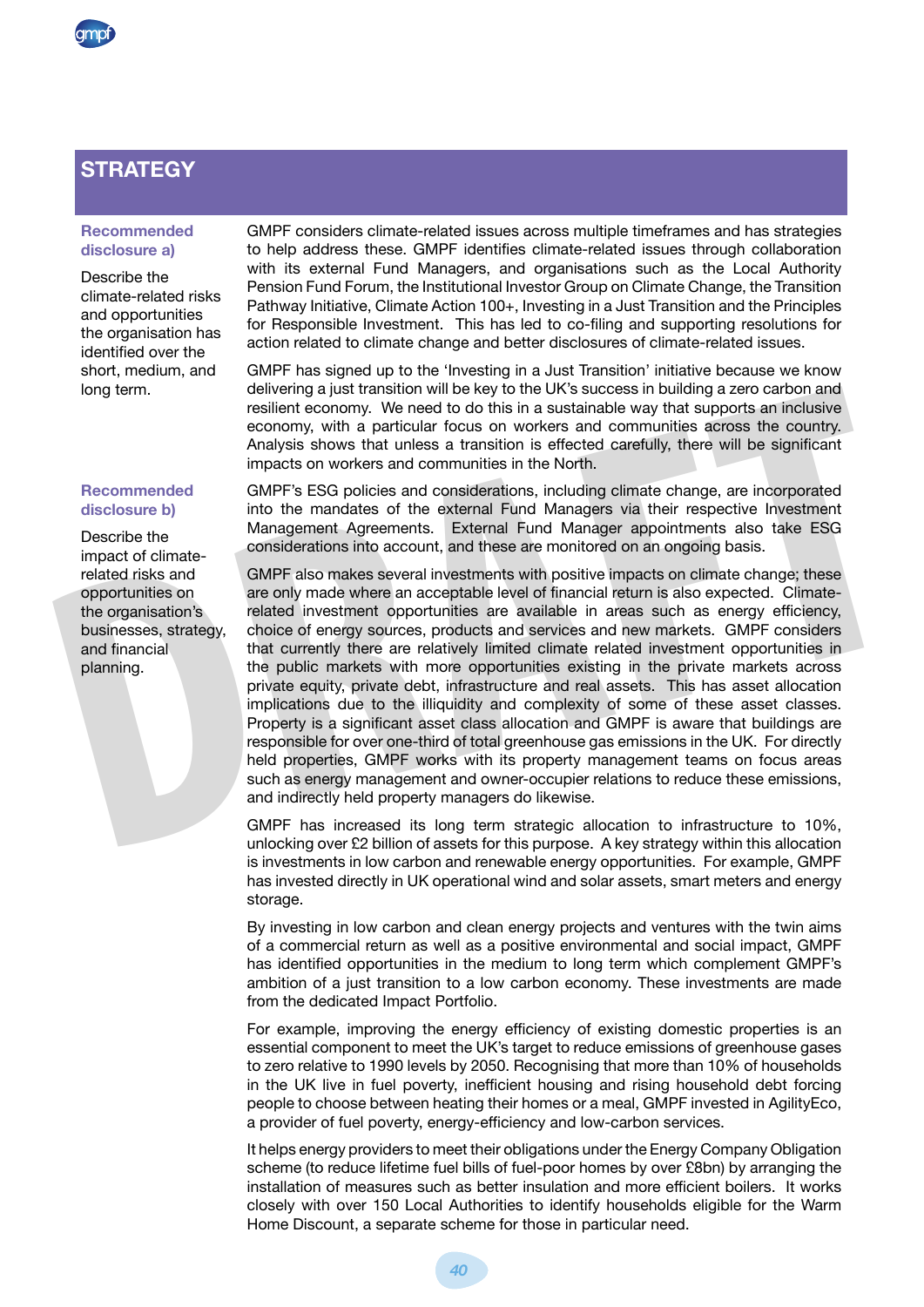Transitioning to renewable energy resources is another way of reducing global carbon emissions. GMPF invested in GEV Wind Power a wind turbine repair business supporting the transition to sustainable energy. In 2019, GEV serviced over 1,600 blades, helping its clients produce an estimated 376MW of energy, enough to power almost 350,000 homes.

#### **Recommended disclosure c)**

Describe the resilience of the organisation's strategy, taking into consideration different climaterelated scenarios, including a two degrees or lower scenario.

GMPF has compared several of its portfolios against a two degree benchmark, as part of a collaboration with ShareAction on a European-wide project led by the World Wide Fund for Nature (WWF) using a methodology currently being developed and tested by the Sustainable Energy Investment (SEI) metrics research consortium, led by 2 Degrees Investing Initiative. This pointed out areas of alignment or otherwise with a two degree scenario within GMPF's investments, noting that scenario testing is an inexact science, and is being held back by a lack of disclosure from many companies. The Panel continue to campaign for enhanced company disclosure to address this issue.

onsideration<br>
into consideration<br>
ontitiue to campaign for enhanced company disclosure to address this issue.<br>
different climate-<br>
different climate of consideration, undertakes climate analysis in conjunction with<br>
includ GMPF's actuary, Hymans Robertson, undertakes climate analysis in conjunction with their Asset Liability Modelling analysis. Hymans looked at GMPF's investment decision making process that is underpinned by key investment beliefs and carried out their analysis under three scenarios. The results of the analysis supported the work GMPF has been doing on integrating Responsible Investment best practices, GMPF's intention of being net carbon neutral by 2050, its implementation of the low carbon multi factor Scientific Beta mandate and the infrastructure allocation to renewables.

## **RISK MANAGEMENT**

## **Recommended disclosure a)**

Describe the organisation's processes for identifying and assessing climaterelated risks.

GMPF believes that each of the following categories of risks, as outlined by the TCFD, pose a material financial risk, and are thus each a cause for concern:

- Market and technology shifts (eg reduced market demand for higher carbon products).
- Reputation (eg growing expectations for responsible conduct from stakeholders).
- Policy and legal (eg increased input/operating costs for high carbon activities).
- Physical risks (eg chronic changes and more frequent and severe extremes of climate).

Day to day management of GMPF's climate change strategy is delegated to the external Fund Managers, who operate under GMPF's policies on ESG issues. This means that the external Fund Managers fully integrate any climate-related risks when making their investment decisions.

GMPF's annual carbon footprinting exercise, coupled with the use of the Transition Pathway Initiative (TPI) toolkit, also help assess climate-related risks, including the identification of companies to engage with.

## **Recommended disclosure b)**

Describe the organisation's processes for managing climaterelated risks.

A significant pillar of GMPF's efforts to manage climate change risk is through engagement with companies, both through the external Fund Managers and in collaboration with wider industry groups such as the Local Authority Pension Fund Forum, the Institutional Investor Group on Climate Change, the Transition Pathway Initiative, Climate Action 100+, the Net Zero Asset Owner Alliance, Investing in a Just Transition, Say on Climate and the Principles for Responsible Investment. For example, through collaborative activities, GMPF aims to support 1.5 to 2 degree business model scenarios and participate in:

- engagement with companies to improve their approaches to climate change as well as encourage them to report on their actions for future business model scenarios;
- influencing policy makers; and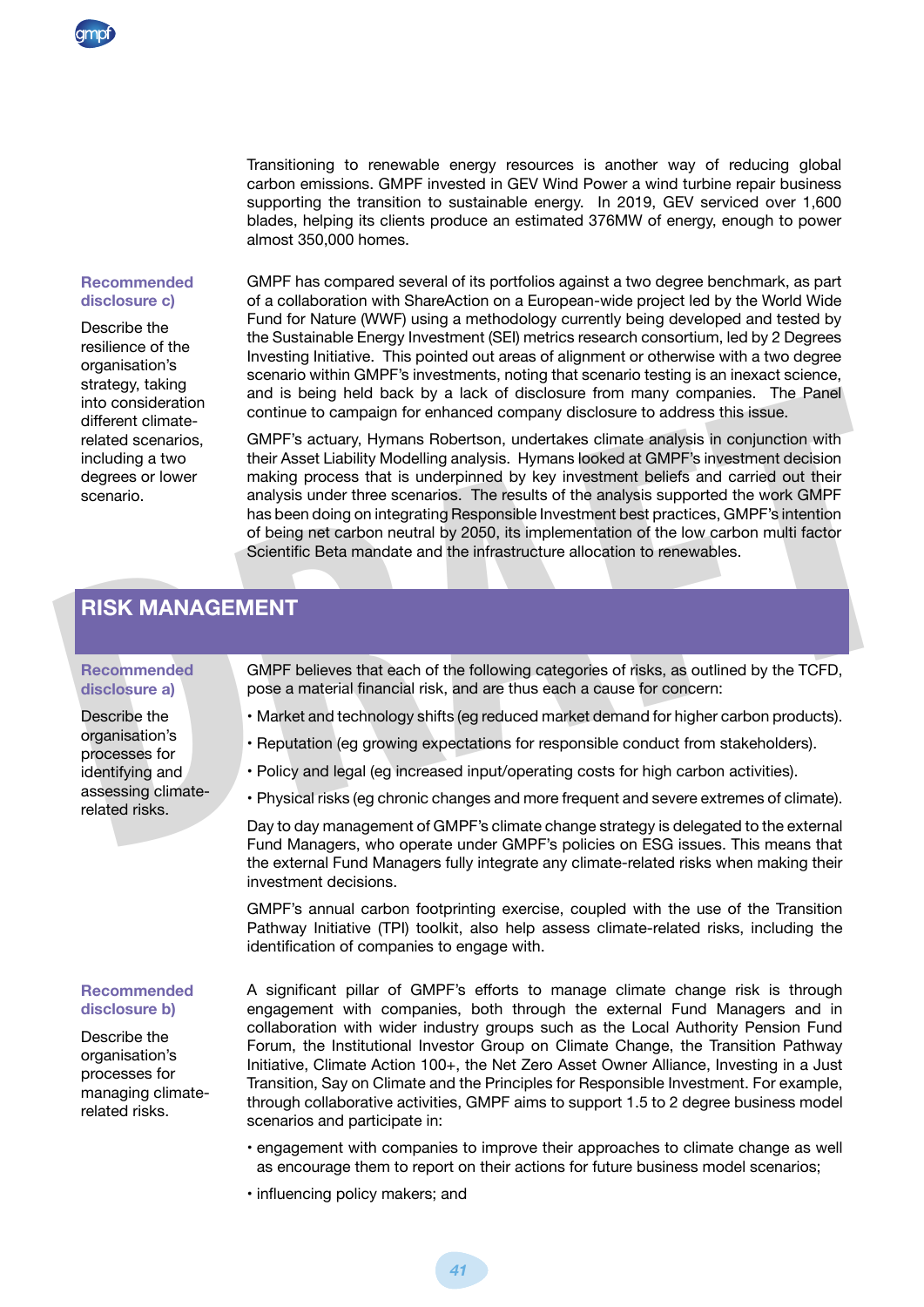• promotion of relevant research projects in areas such as developing standardised carbon intensity measures, and investment initiatives that improve information flow and investment opportunities.

GMPF's external Fund Managers will also implement our ESG policies in their management of the portfolios.

#### **Recommended disclosure c)**

Describe how processes for identifying, assessing, and managing climate-related risks are integrated into the organisation's overall risk management.

Climate change is included within GMPF's risk register in the context of the risk of the strategic allocation underperforming. Relevant controls and mitigating actions are also documented. The risk register is reviewed by the Management Panel.

GMPF has a Business Plan that is updated annually that formally incorporates an objective of enhancing stewardship activities and sets desired outcomes. The objectives include areas such as governance of GMPF, collaboration, local investments and ESG factors. The ESG outcomes include the encouragement of suppliers and investee companies to work towards a just transition to a net zero emissions economy by c2050 and to minimise the environmental impact in delivering GMPF's ultimate objective of paying its pensioners.

In addition, as set out above, the external Fund Managers have GMPF's ESG policies incorporated into their Investment Management Agreements. Day to day management of climate change strategy is delegated to the external Fund Managers. This means that the external Fund Managers consider any climate-related risks when making their investment decisions.

## **METRICS AND TARGETS**

## **Recommended disclosure a)**

Disclose the metrics used by the organisation to assess climate-related risks and opportunities in line with its strategy and risk management process.

## **Recommended disclosure b)**

Disclose Scope 1, Scope 2, and, if appropriate, Scope 3 greenhouse gas (GHG) emissions, and the related risks.

## **Recommended disclosure c)**

Describe the targets used by the organisation to manage climaterelated risks and opportunities and performance against targets.

climate-related risks and ESG factors. The ESG cutcomes include the encouragement of suppliers and<br>the minestee companies to work towards a just transition to a net zero emissions economy<br>organisation's overall by c2050 an GMPF monitors the voting and engagement of all its external Fund Managers and proxy voting advisor on issues including climate change. GMPF has also undertaken carbon footprinting and measured the CO2 equivalent intensity per million pounds of revenue. The 'two degrees' analysis measured GMPF's alignment with various climate scenarios consistent with the Paris Agreement in relation to electric power generation, fossil fuel reserves and vehicle production.

> GMPF has considered Scopes 1 and 2 in its analysis as at the time of measurement, Scope 3 data was not considered to be of a sufficiently robust standard to incorporate. GMPF's carbon footprinting exercise found that as at 31 March 2021, the active equity holdings were 20 per cent more efficient than the combined benchmark on the weighted average carbon intensity method, as recommended by TCFD. This compares with a figure of 25 per cent as at 31 March 2020.

> GMPF's long term goal is for 100 per cent of assets to be compatible with the net zero emissions ambition by c2050 in line with the Paris Agreement.

> As part of its Net Zero Asset Owner commitment, GMPF is developing interim decarbonisation objectives and targets, utilising the Paris Aligned Investment Initiative's Net Zero Investment Framework.